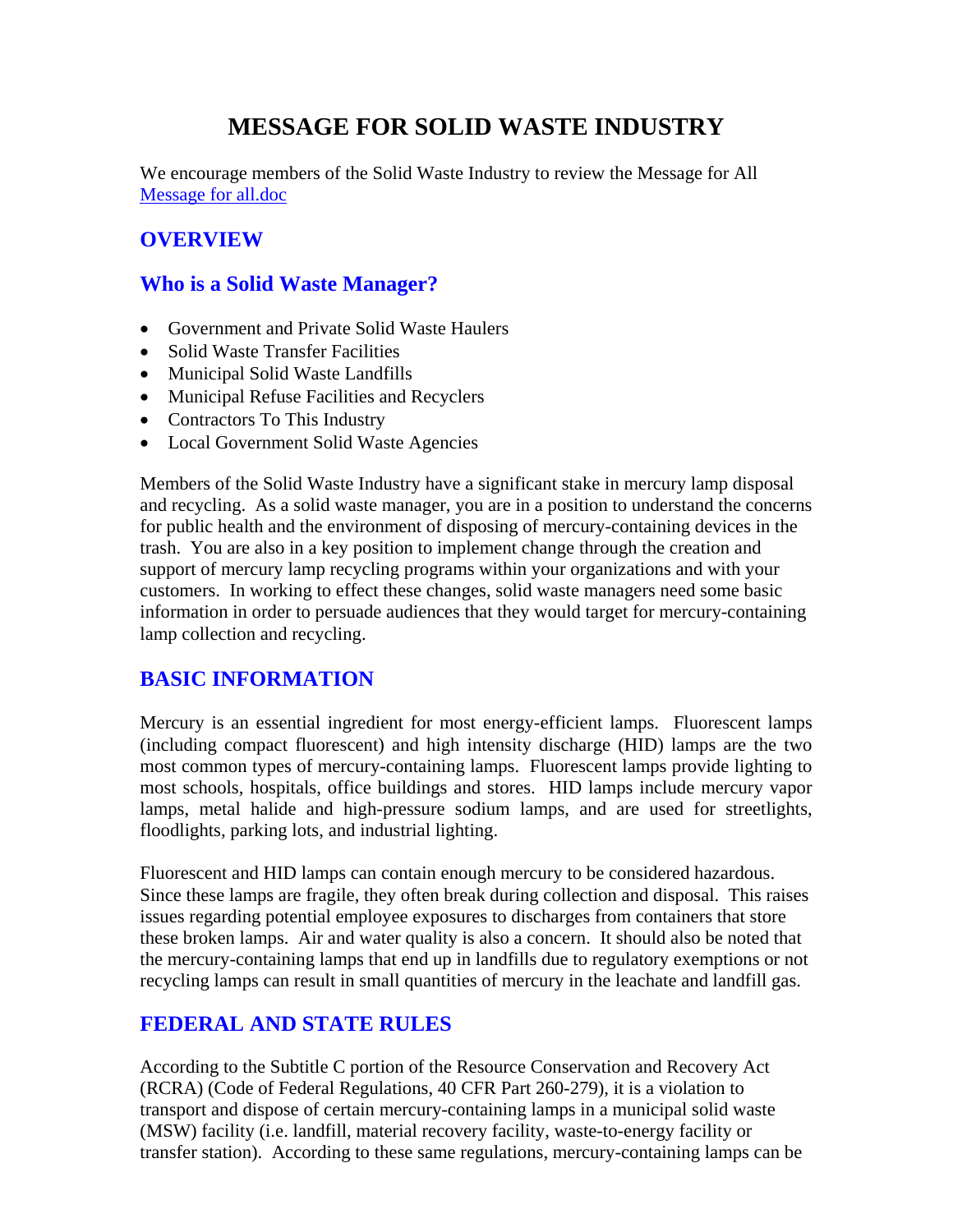recycled with less stringent requirements under the Universal Waste Rule (UWR).If mercury-containing lamps are improperly disposed of in municipal solid waste systems, there are liabilities for the facility that accepts this material and for the party collecting and transporting the material.

The regulatory framework regarding recycling and disposal of mercury-containing lamps is confusing because states have different and potentially stricter regulations, and lamps contain different amounts of mercury. To review the State-by-State Stringency Comparison Table, see Message re- State Stringency.doc. There are also exemptions from the hazardous waste disposal requirements under the Federal law and regulations for households and Conditionally Exempt Small Quantity Generators (CESQGs). In addition, some varieties of mercury-containing lamps may not be considered hazardous under federal regulations. You should not assume that a violation has occurred just because lamps are found in a load arriving at a solid waste facility.

It is difficult to keep hazardous lamps out of MSW because enforcement is difficult, distinguishing hazardous lamps is difficult and exemptions to Subtitle C handling do exist. The easiest way to manage mercury-containing lamps is to recycle them according to the Universal Waste Rule provisions as applicable in each state.

The Universal Waste Rule makes lamp recycling easier on at least two levels. First, it creates less stringent standards for storing and reporting. Secondly, it reduces the level of regulation regarding shipments. A record of shipment like a bill of lading (BOL) and a common carrier can be used when transporting lamps to recycling facilities. **This creates an opportunity for solid waste haulers to provide a new service to existing customers.**

### **WHAT CAN THE SOLID WASTE INDUSTRY DO?**

#### Solid waste haulers/collectors:

Solid waste haulers/collectors can encourage the recycling of mercury-containing lamps by establishing lamp collection services. You can collect lamps from generators and drop them off at a recycling facility. You can charge a fee for either picking up lamps or setting up a drop-off location. Once a program is established, sales representatives can be trained on how to educate customers and provide them with suggestions on how to handle lamps in their workplace. They can also provide customers with various options for recycling their lamps. For example, one option may be to provide the customers with lamp containers and a collection service that meets their schedules. In establishing a collection service, haulers need to comply with the UWR and applicable state standards, which means that they should not collect and transport lamps to municipal solid waste facilities.

### Facility Operators:

Facility operators can encourage recycling by ensuring that the facility's protocol for screening each load includes information about identifying mercury-containing lamps. The protocol should also describe what should be done if a hazardous load arrives at the facility. If it is determined that the type and quantity of lamps places the load in this